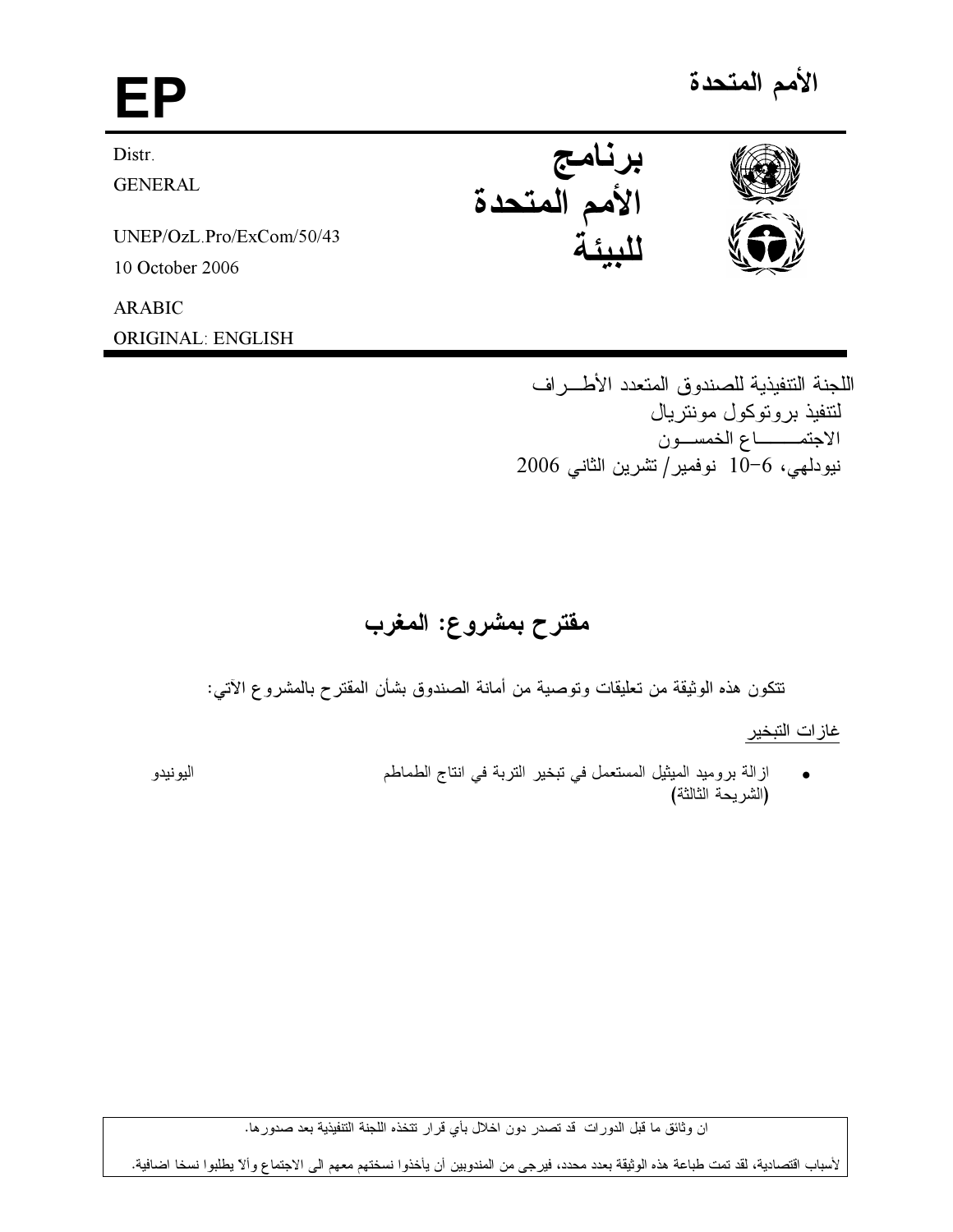# ورقة تقييم المشروع – مشروعات متعددة السنوات

المغرب

اله كالة المنفذة

و ع المستخدمات المستخدمات المستخدمات المستخدمات المستخدمات المستخدمات المستخدمات المستخدمات المستخدمات المستخد<br>المستخدمات عنوان المشر

اليونيدو ازالة بروميد الميثيل المستعمل في تبخير التربة في انتاج الطماطم (الشريحة الثالثة) اليونيا

الوكالة الوطنية القائمة بالتنفيذ

بيانات أخر استهلاك مبلغ عنه للـــODS التي يعالجها المشروع (2006 (\* '2005 'ODP &) 7 % :#\$

|  | 524.70 | االممر فق<br>هاء، بروميد المينيل |
|--|--------|----------------------------------|
|  |        |                                  |

باء: بيانات قطاعية في البرنامج الفطر ي (طن ODP، 2005، حتى سبتمبر 2006)

| $\cdots$<br>نىچى               | عه اما | — — | $\sim$ $\sim$ $\sim$<br>ルレ | ند د<br>. . | استاه ۲۰۰ | ایز ر | UDS |
|--------------------------------|--------|-----|----------------------------|-------------|-----------|-------|-----|
| $ -$<br>- -<br>/h<br>$22 - 10$ |        |     | .                          |             |           |       |     |

استهلاك CFC الذي لا يزال مؤهلا للتمويل (طن ODP)

خطة أعمال السنة الجارية: مجموع التمويل 000 443 دولار أمريكي: مجموع الازالة 41,0 طن ODP

| Total     | 2010 | 2009  | 2008    | 2007    | 2006   | 2005              | 2004    | 2003         | 2002         | 2001    | بيانات المشروع                                              |                       |
|-----------|------|-------|---------|---------|--------|-------------------|---------|--------------|--------------|---------|-------------------------------------------------------------|-----------------------|
|           |      | 164.9 | 260.9   | 347.3   | 425.3  | 481.7             | 570.7   | 612.9        | 688.4        | 744.0   | بروميد  حدود بروتوكول مونتريال                              |                       |
|           |      | 96.0  | 86.4    | 78.0    | 56.4   | 39.0              |         | 34.1         |              |         | الميثيل حد الاستهلاك السنوى                                 |                       |
|           |      |       |         |         |        |                   |         |              |              |         | الاز الة السنوية بالمشر و عات                               | (طن                   |
|           |      |       |         |         |        |                   |         |              |              |         | الجارية                                                     | (ODP)                 |
|           |      |       |         |         |        |                   |         |              |              |         | الاز الة السنوية التي استجدت                                |                       |
|           |      |       |         |         |        |                   |         |              |              |         | معالجتها                                                    |                       |
|           |      |       |         |         |        |                   |         |              |              |         | الآز الة السنوية غير الممولة                                |                       |
| 389.9     |      | 96.0  | 86.4    | 78.0    | 56.4   | 39.0              |         | 34.1         |              |         | مجموع استهلاك الــODS المطلوب ازالته                        |                       |
| 3,957,844 |      |       |         |         |        |                   |         |              |              |         | نكاليف المشروع كما قدمت أصلا                                |                       |
|           |      |       |         |         |        |                   |         |              |              |         | التكاليف النهائية للمشروع (دولار أمريكي)                    |                       |
| 3,912,949 |      |       | 398,427 | 424,381 |        | 411,633 1,670,995 | 607,513 | $\mathbf{0}$ |              | 400,000 | نمويل اليونيدو                                              |                       |
| 3,912,949 |      |       | 398,427 | 424,381 |        | 411,633 1,670,995 | 607,513 | $\bf{0}$     | $\bf{0}$     | 400,000 | اجمالي تمويل المشروع                                        |                       |
|           |      |       |         |         |        |                   |         |              |              |         | تكاليف المساندة النهائية (دولار أمريكي)                     |                       |
| 263,471   |      |       | 29,882  | 31,829  | 30,872 | 125,325           | 45,563  | $\mathbf{0}$ | $\mathbf{0}$ | 52,000  | تكاليف المساندة لليونيدو                                    |                       |
| 263,471   |      |       | 29,882  | 31,829  | 30,872 | 125,325           | 45,563  | $\bf{0}$     | $\bf{0}$     | 52,000  | مجموع تكاليف المساندة                                       |                       |
| 4,176,420 |      |       | 428,309 | 456,210 |        | 442,505 1,796,320 | 653,076 | $\bf{0}$     | $\bf{0}$     | 452,000 | جملة التكاليف على الصندوق المتعدد<br>الأطراف (دولار أمريكي) |                       |
| 10.03     |      |       |         |         |        |                   |         |              |              |         | جدوى التكاليف النهائية للمشروع (دولار                       |                       |
|           |      |       |         |         |        |                   |         |              |              |         |                                                             | أمر يك <i>ي  ك</i> غ) |

طلب النصويل: الموافقة على نمويل الشريحة الثانية (2006) كما هو مبين أعلاه

| - 49<br>$\mathbf{r}$<br>افقه<br>سمو نبه<br>مه<br>- | . .<br>---- |
|----------------------------------------------------|-------------|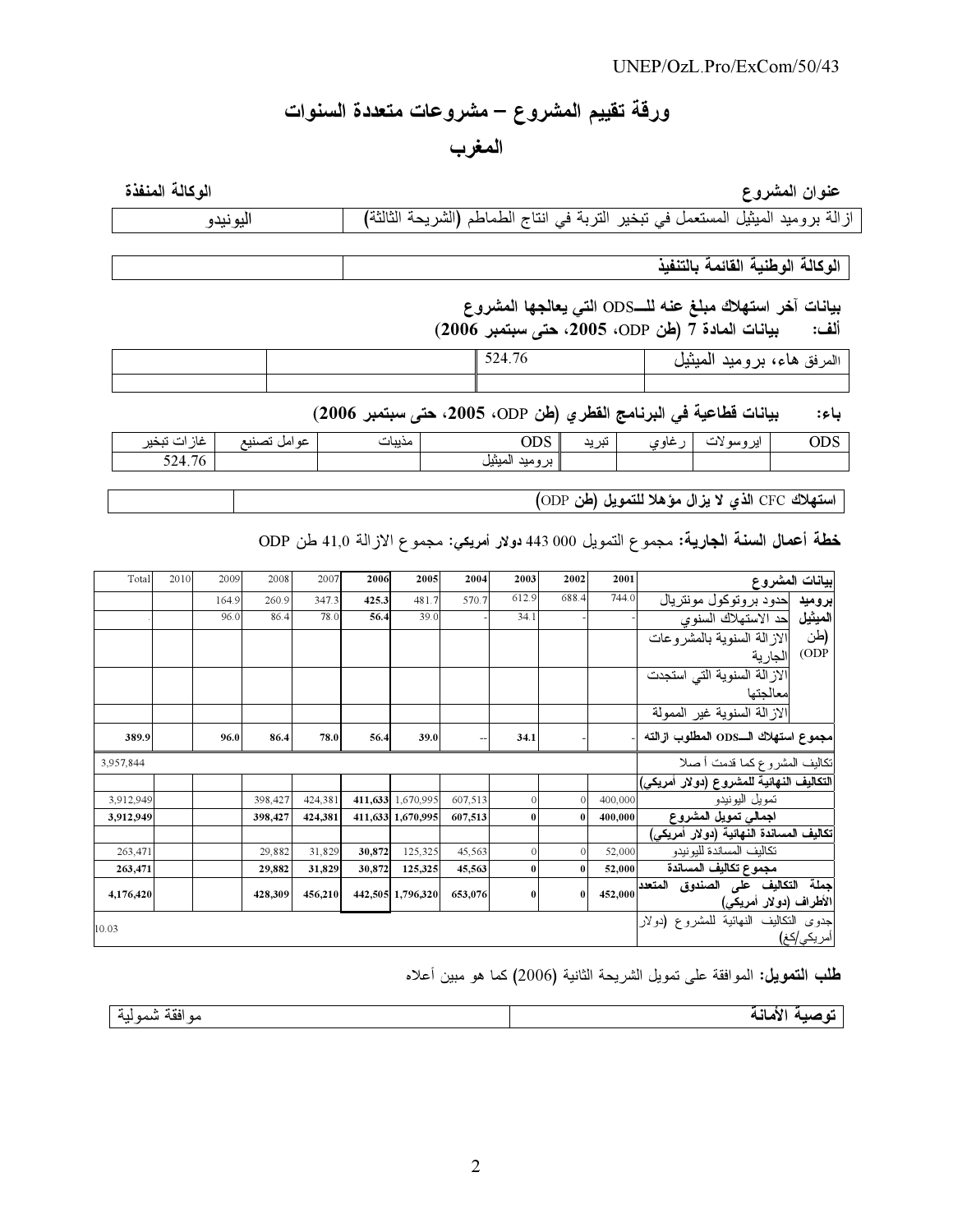## وصف المشروع

بالنيابة عن حكومة المغرب قدمت اليونيدو تقريرا مرحليا عن تنفيذ الشريحة الثانية من مشروع ازالة  $-1$ 389٫9 طن من قدرات استنفاد الأوزون ODP من بروميد الميثيل مستعملة في تبخير التربة لانتاج الطماطم في المغرب، وطلبا لتمويل الشريحة الثالثة من المشروع، كي تنظر في ذلك اللجنة التنفيذية في اجتماعها الخمسين. ومستوى التمويل المطلوب هو 633 411 دولار أمريكي زائدا تكاليف مساندة الوكالة البالغة 872 30 دولار أمريكى.

#### خلفية المشروع

كانت اللجنة التنفيذية قد سبق لمها الموافقة على مشروعات لازالة استعمال بروميد الميثيل في الزهور  $-2$ المقطوفة وانتاج الموز وقطاع الفراولة (الفريز) (في المغرب)، بمبلغ تمويل قدره 381 196 3 دولار أمريكي. ونمويل الشريحتين الأولى والثانية لمشروع ازالة بروميد الميثيل في قطاع الطماطم وكذلك تغيير التكنولوجيا بموجب هذا المشروع كانت قد وافقت عليهما اللجنة التنفيذية بمبلغ 508 508 دولار أمريكي حتى الآن.

#### تقرير مرحلي

- قامت اليونيدو في عام 2006 بتنفيذ عدد من الأنشطة تشمل ما يلي:  $-3$
- $(1)$ مد أجل التعاقد مع رابطة منتجي ومصدري الفواكه والخضر لمواصلة تقديع المساعدة اللوجستية خلال نتفيذ المشروع.
- عقد اجتماع ثاني للتوعية ونشر المعلومات يستهدف منتجى الطماطم الرئيسيين ورابطات  $(\rightarrow)$ المزار عين الرئيسية، وجرت جولة دراسة في اسبانيا لموظفي المشروع المحليين.
- أتم العمل في أولى صوبات المشاتل لانتاج شتلات الطماطم المطعمة، وطرح عملية توريد مشتل (ج)
	- بدء تركيب مركز نقل التكنولوجيا لانتاج الطماطم.  $(\iota)$
- عقد اتفاق يكفل شراء الشتلات المطعمة التي يشتريها المزارعون من المشاتل المحلية بسعر ثابت (ه) لموسم محاصيل 2006-2007؛
- تسجيل خليط من الــ1,3 dichloropropane زائدا كلوروبكرين، هذا التسجيل قد تم الآن  $\epsilon$ وأصبح غاز التبخير هذا متاحا في الوقت الحاضر .

حتى سبتمبر 2006 كان قد تم صرف 105 109 2 دولار أمريكي من مجموع التمويل المعتمد حتى الآن  $-4$ البالغ قدره 508 578 دولار أمريكي وقد تم الصرف على يد اليونيدو وهناك رصيد متبقى قدره 403 569 دولار أمريكي. وهناك مبلغ اضافي قدره 000 700 دولار أمريكي مطلوب بحلول ديسمبر 2006 لبدء عملية العطاءات الرامية إلىي الحصول على معدات اضافية ومد أجل التعاقد الخاص بالخبراء المحليين الذين يساعدون على از الـة بروميد الميثيل.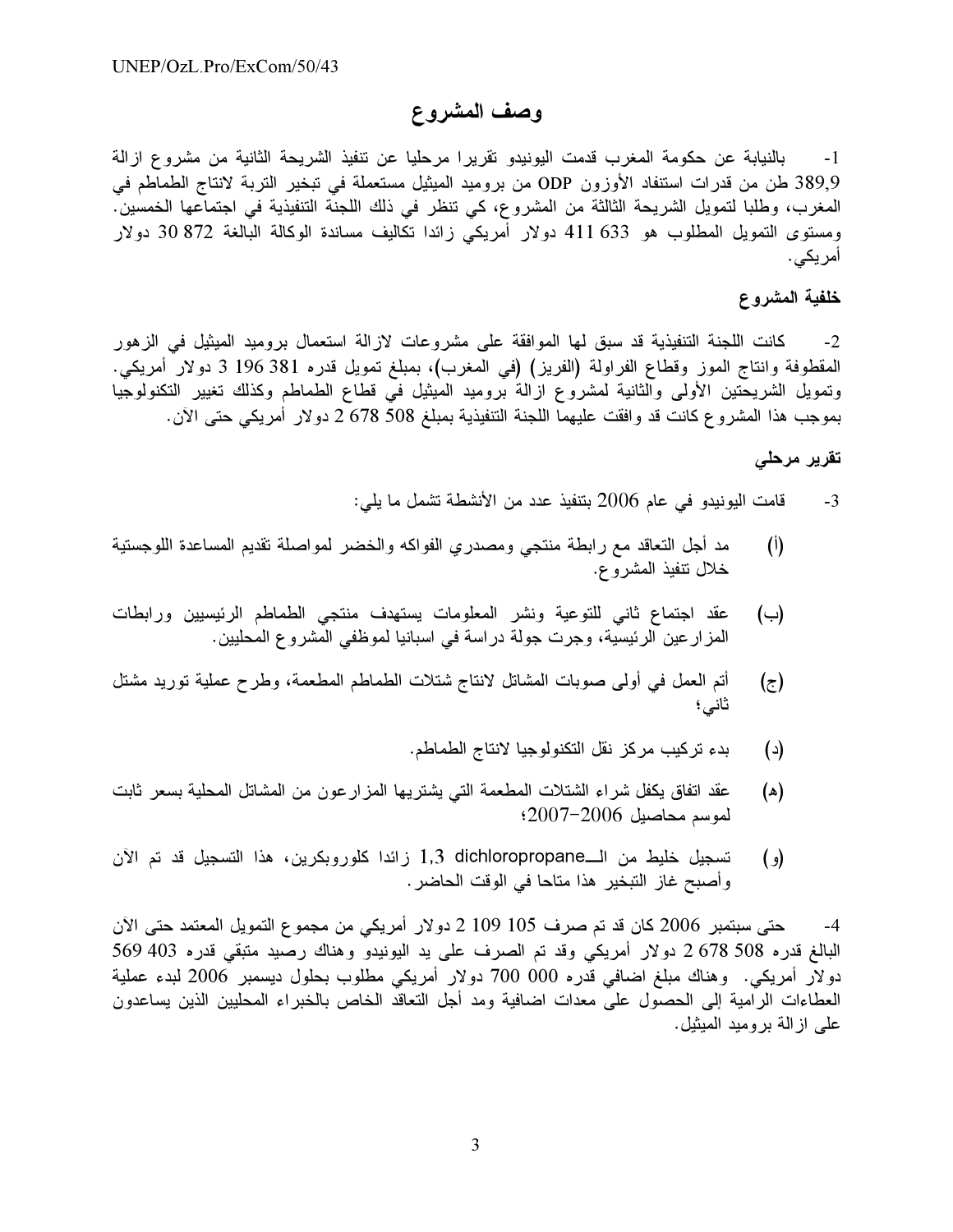#### خطة العمل

من المقترح بالنسبة لعام 2007 ازالة 78٫0 طن من بروميد الميثيل اضافية. وسيتم ادراك هذا الهدف -5 من خلال الأنشطة المحددة التالبة:

- شراء شتلات مطعمة من الموردين المحليين على يد المزارعين (على اثر تطبيق برنامج عمل  $(\mathfrak{h})$ 2006، وعلى أساس التكنولوجيا البديلة الجديدة، مما سيسمح لمنتجين اثنين للشتلات بتوريد الشتلات المطعمة للمز ار عين)؛
- مواصلة تنفيذ برامج التدريب والمساعدة التقنية لتطبيق عملية تشميس التربة، في ترافق مع  $(\rightarrow)$ صوديوم الميتام، وتبخير التربة وادارة المحاصيل المكونة من شتلات مطعمة، وكذلك لتطبيق خليط من dichloropropane و chloropicrin ، اللذين تم تسجيلهما منذ وقت وجيز .
	- اتمام تركيب المشتل الثانبي واتمام نقل مركز التكنولوجيا الخاص بانتاج الطماطم. (ج)
		- مواصلة رصد مستعملي بروميد الميثيل ورصد بدائل استعمال بروميد الميثيل.  $(\iota)$

## تعليقات وتوصية من الأمانة

تعليقسات

مستويات استهلاك بروميد الميثيل

لاحظت الأمانة أن مستويات استهلاك بروميد الميثيل في 2001-2005 في المغرب تفوق المستوى  $-6$ الأقصـى المسموح به بموجب الاتفاق بين الحكومة واللجنة التنفيذية كما هو مبين في الجدول الوارد أدناه. وقد أشارت اليونيدو إلى أنها تلقت معلومات من وحدة الأوزون في المغرب، تؤيد أن مجموع استهلاك بروميد الميثيل في البلد لعام 2006 من المتوقع أن يبلغ 389,76 طن ODP (أي مقدارا يقل بــ36,2 طن ODP عن الحد الأقصبي المسموح به من الاستهلاك بموجب الاتفاق المذكور). وقالت اليونيدو أن هناك حوالي 386 طن ODP من غاز التبخير التي استجد تخزينه (chloropicrin + dichloropropane) قد استوردت فعلا الي داخل البلد.

| المصدر                         | استهلاك بروميد الميثيل (طن ODP) |         |       |        |        |        |        |  |
|--------------------------------|---------------------------------|---------|-------|--------|--------|--------|--------|--|
|                                | خط الأساس                       | 2001    | 2002  | 2003   | 2004   | 2005   | 2006   |  |
| ببانات المادة 7                | 697.2                           | 1,621.4 | 387.0 | 697.2  | 691.2  | 524.8  | 389.8* |  |
| الاتفاق                        |                                 | 744.0   | 688.4 | 612.9  | 570.7  | 481.7  | 425.3  |  |
| الفرق                          |                                 | (877.4) | 301.4 | (84.3) | 120.5) | (43.1) | 36.2   |  |
| لأنطاب مسابر<br>$\overline{ }$ |                                 |         |       |        |        |        |        |  |

(\*) رقم تمهيدي مقدم من وحدة الأوزون

وفقا للنقرير المرحلي المقدم إلى الاجتماع الخمسين ان المشاتل تغطي مساحة اجمالية قدرها 400 10 متر  $-7$ مربع وسوف يتم تركيبها في أوائل 2007. بيد أن هناك 000 45 متر مربع اضافية (بتكلفة مقدرة بــ000 540 دولار أمريكي) من الصوبات قد تم تركيبها لمركز تنمية ونقل التكنولوجيا. ولاحظت الأمانة أن هذه الصوبات الاضافية لم يشملها المشروع المنقح الذي وافقت عليه اللجنة التنفيذية في اجتماعها الرابع والأربعين. فقالت اليونيدو أن مكونات التدريب والتكنولوجيا في المشروع المذكور لازمة في سبيل الازالة الناجحة لبروميد الميثيل في قطاع الطماطم.